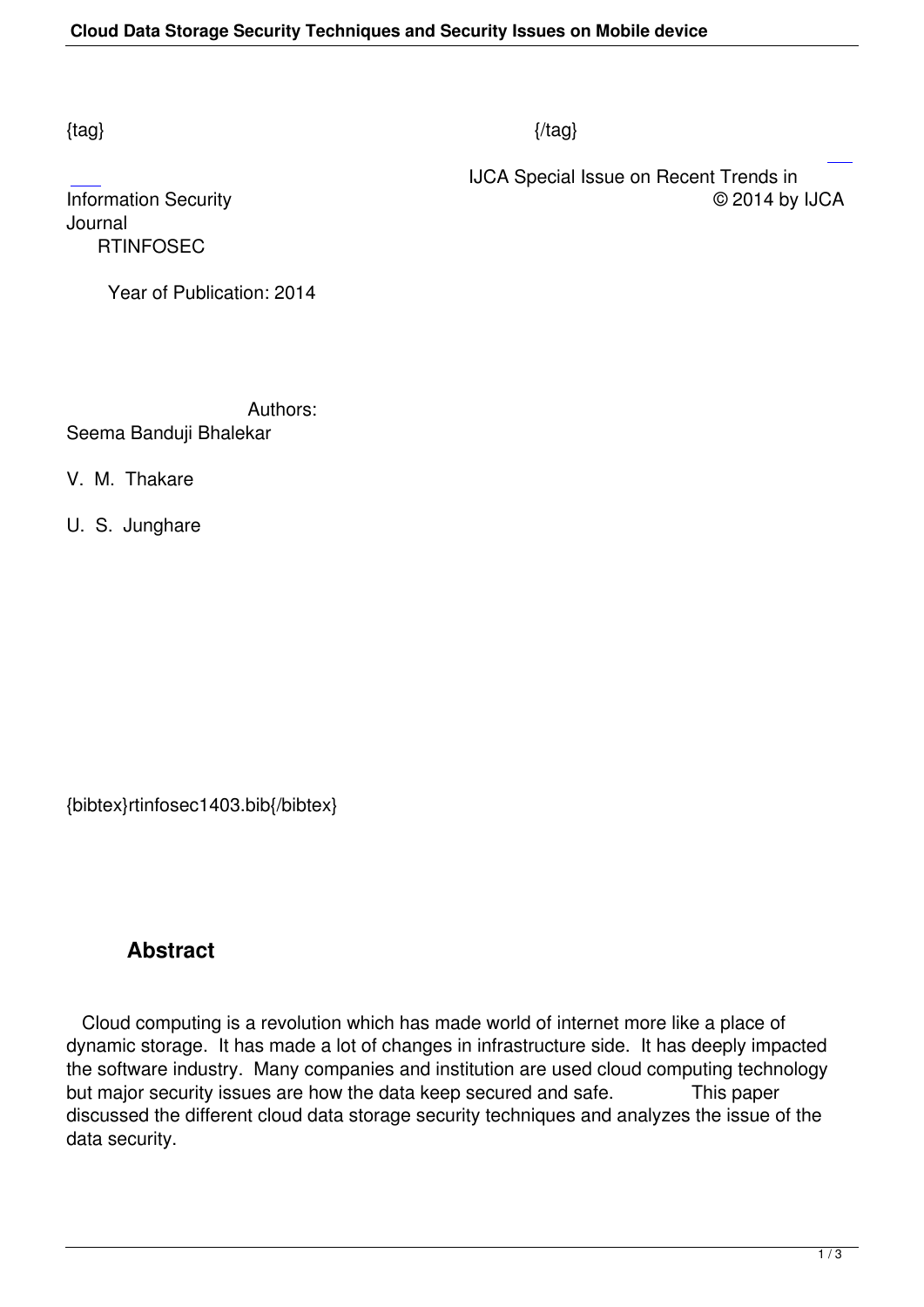#### **ences**

V. Guha and Dr M. Shrivastav, & quot; Review of Information Authentication in Mobile Cloud over SaaS and PaaS Layer", International Journal of Advanced Computer Research ISSN (print):2249-7277 ISSN (online):2277-7970, Volume-3, Number-1, Issue -9, March -2013.

- S. Patel, & quot; A Survey of Mobile Cloud Computing: Architecture, Existing work and Challenges", International Journal of Advanced Research in Computer Science and Software Engineering, Volume-3, Issue -6, June -2013.

R. Vasu, & quot; Techniques for Efficiently Ensuring Data Storage Security in Cloud Computing", IJCTA, Sept-Oct 2011.

A. S. Shimpi and R. P. Chander, & quot; Secure Framework in Data processing for Mobile Cloud Computing", International Journal of Computer Science and Informatics ISSN (print):2231-5292, Volume-2, Issue-3, 2012

L. Ma and J. Sum and Y. Li, & quot; Comparing General paradigm on Data Secrecy Protection for Outsourced file in Mobile Cloud Computing", Journal of Networks, Volume -7, No -9, Sept -2012

P. Garg and Dr V. Sharma, & quot; Secure Data Storage in Mobile Cloud Computing", International Journal of Scientific and Engineering Research, Volume-4, Issue-4, April 2013

Z. Zhou and D. Huang, & quot; Efficient and Secure Data Storage operation for Mobile Cloud Computing", 2012 8th International Conference on Network and Service Management (CNSM 2012)

Mr. Y. Graham and Mr. P. Shende, & quot; Mobile Data Security on Cloud Computing Using SAAS", International Journal of Advanced Research in Computer Engineering and Technology , Volume -2, Issue-11, November 2013

9)D. Purushothaman and Dr. S. Abburu, & quot; An Approach for Data Storage Security in Cloud Computing&quot:, copyright(c)2012 International Journal of Computer Science Issue. All right reserved

V. G. R. and R. M. Reddy, & quot; Data Security in Cloud based on Trusted Computing Environment&quot:, International Journal of Soft Computing and Engineering, ISSN: 2231-2301, Volume-3, Isssue-1, March -2013.

V. Gampala, S. Inuganti and S. Muppidi, & quot; Data Security in Cloud Computing with Elliptic Curve Cryptography", International Journal of Soft Computing and Engineering, ISSN: 2231-2307, Volume-2, Issue-3, July -2012.

K. Singh, I. Kharbanda and N. Kaur, & auot: Security Issue occurs in Cloud Computing and their solution", Karmjit singh et al. / International Journal on Computer Science and Engineering, ISSN: 0975-3397, Volume-4 No. 05, May 2012

K. Murugesan and S. Sudheendran, & quot; Ensuring User Security and data integrity in multicloud", International Journal of Soft Computing and Engineering, ISSN: 2231-2307, Volume-3, Issue-2, May -2013.

A. C. Donald, S. A. Oli and L. Arockiam, & quot; Mobile Cloud Security Issue and Challenge: A Perspective", International Journal of Engineering and Innovative Technology, Volume-3, Issue -1, July -2013

## **Refer**